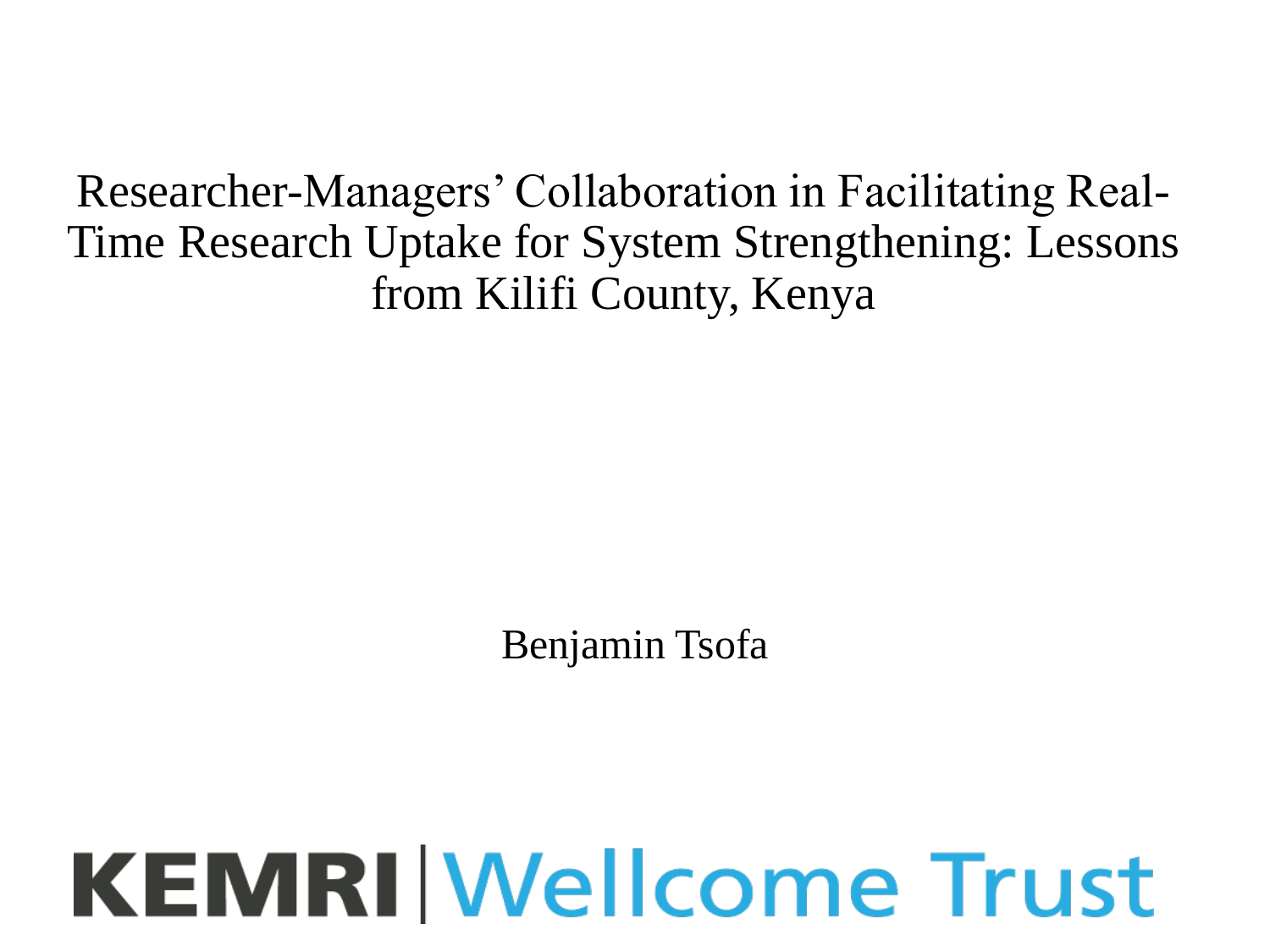#### Introduction

• Recent literature has underscored the value of embeded Health Policy and Systems Research (HPSR) as an intervention for health systems strengthening

*Lehmann & Gilson 2014, Scott et al 2014, Gilson et al 2017*

• This discourse has highlighted the role of researcherspolicy makers' collaboration as an important conduit for real-time research translation for health systems strengthening.

*Gilson et al 2014, Tsofa et al 2017*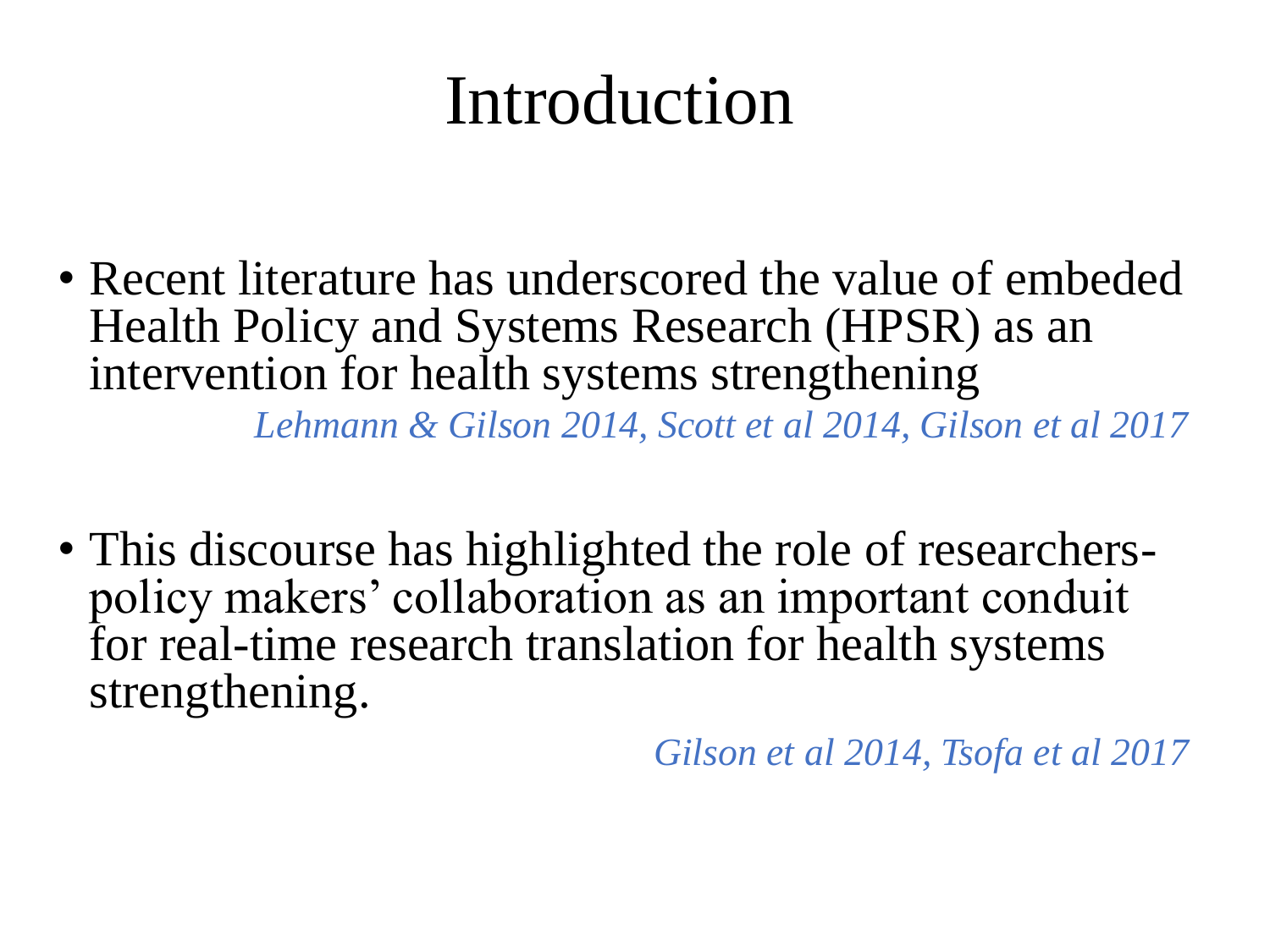#### Background

- Kenya adopted a new constitution in August 2010
	- − Created 47 semi-autonomous counties since March 2013
- Health service delivery function assigned to county governments
	- − Fast tracked transfer of functions to counties
	- − Presented a new set of challenges and/or opportunities on county level health sector decision makers
- Kilifi county is one of the counties found in the Kenyan Coast





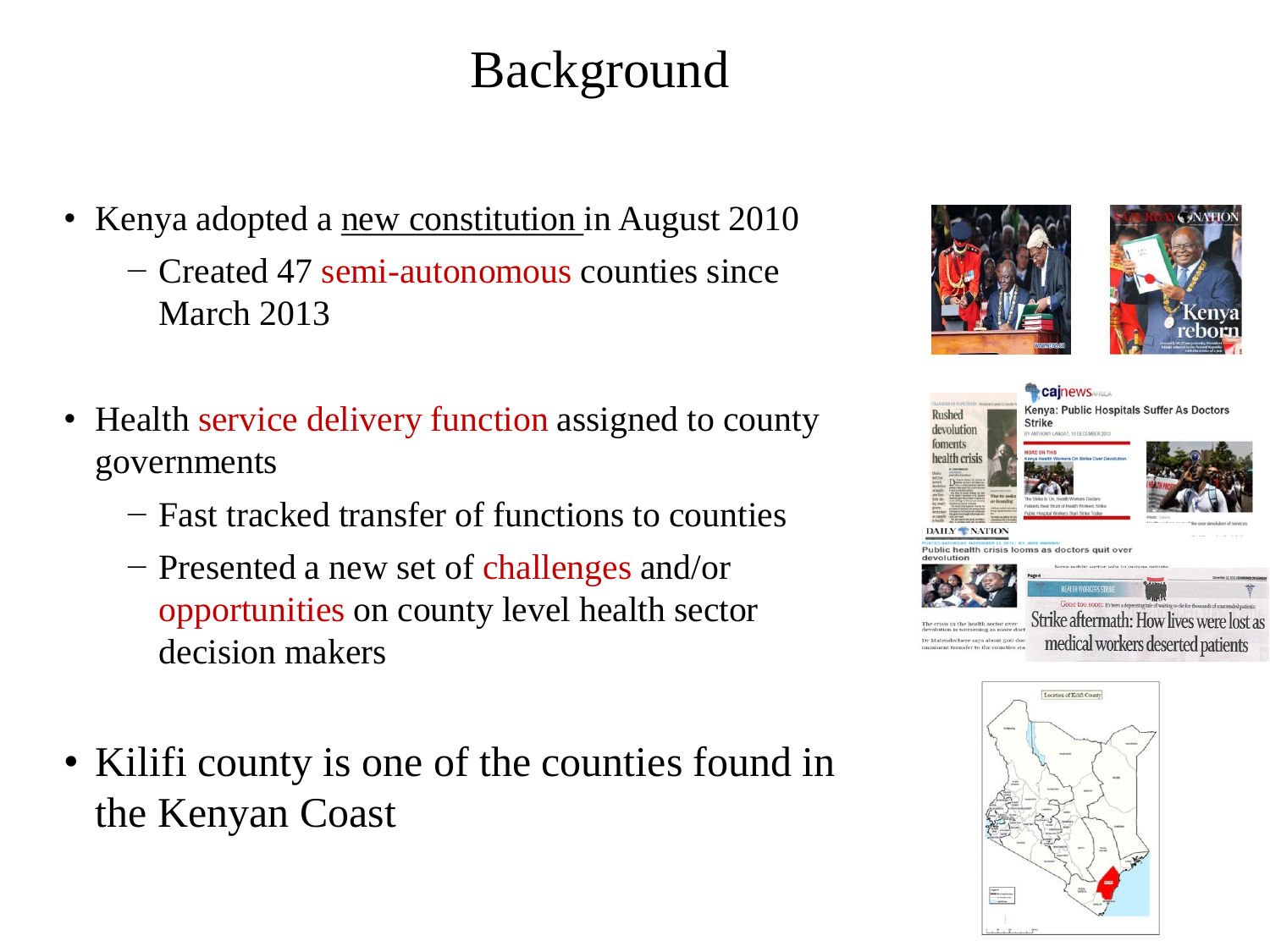## Research Approach

- Established a health system governance *learning site* in Kilifi county
	- − is a geographic setting where researchers and health managers work together to co-produce knowledge on the functioning of the health system and routinely feed back to improve the system

*Nyikuri et al 2015, Tsofa et al 2017*

- − Learning site activities include observations, formal interviews and reflective practice sessions
- Mixed methods
	- − Case study approach
	- − Qualitative and quantitative data collection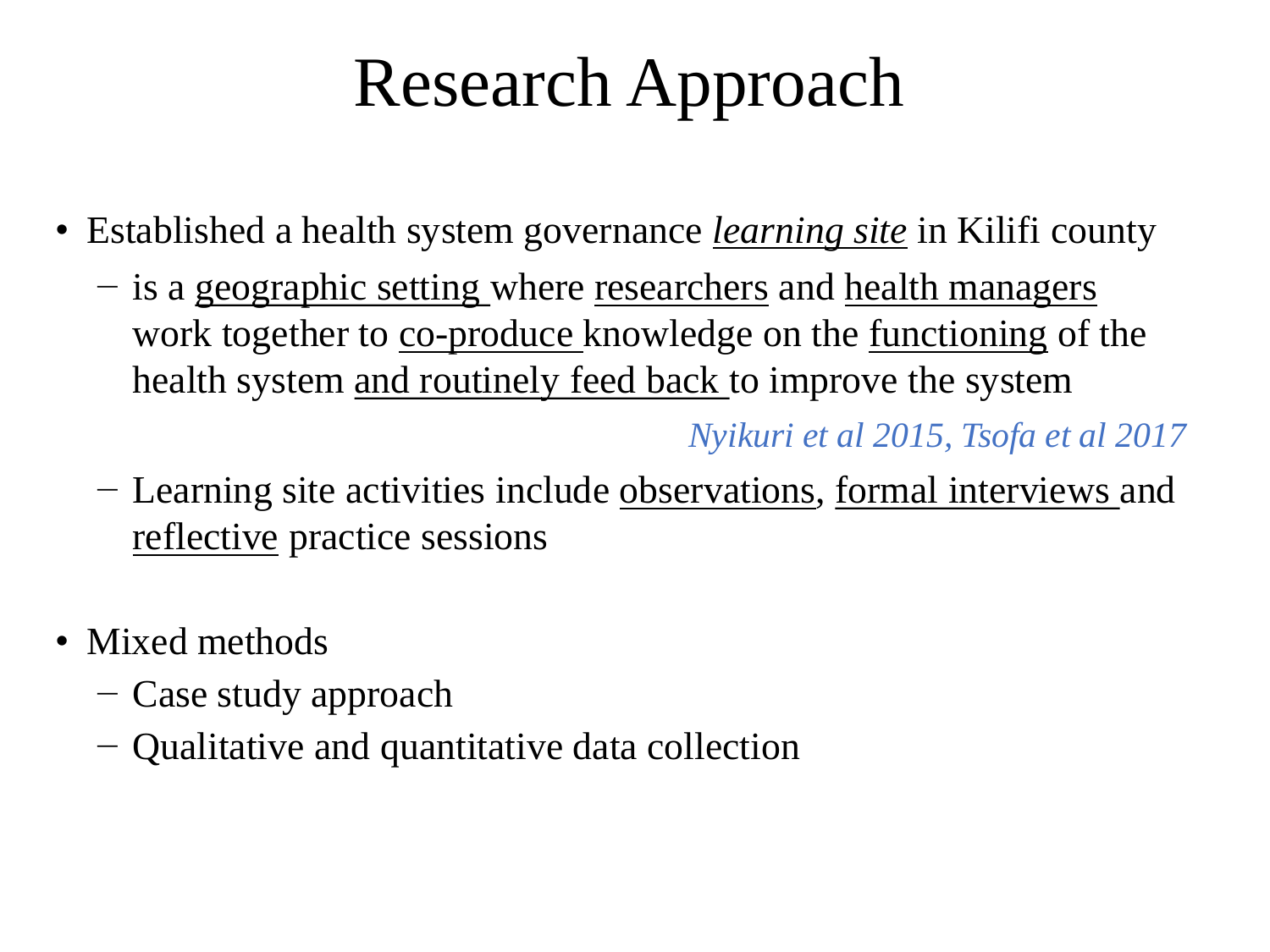

#### Learning Site Embedded Process of Long-Term Multi-Level Learning and Action

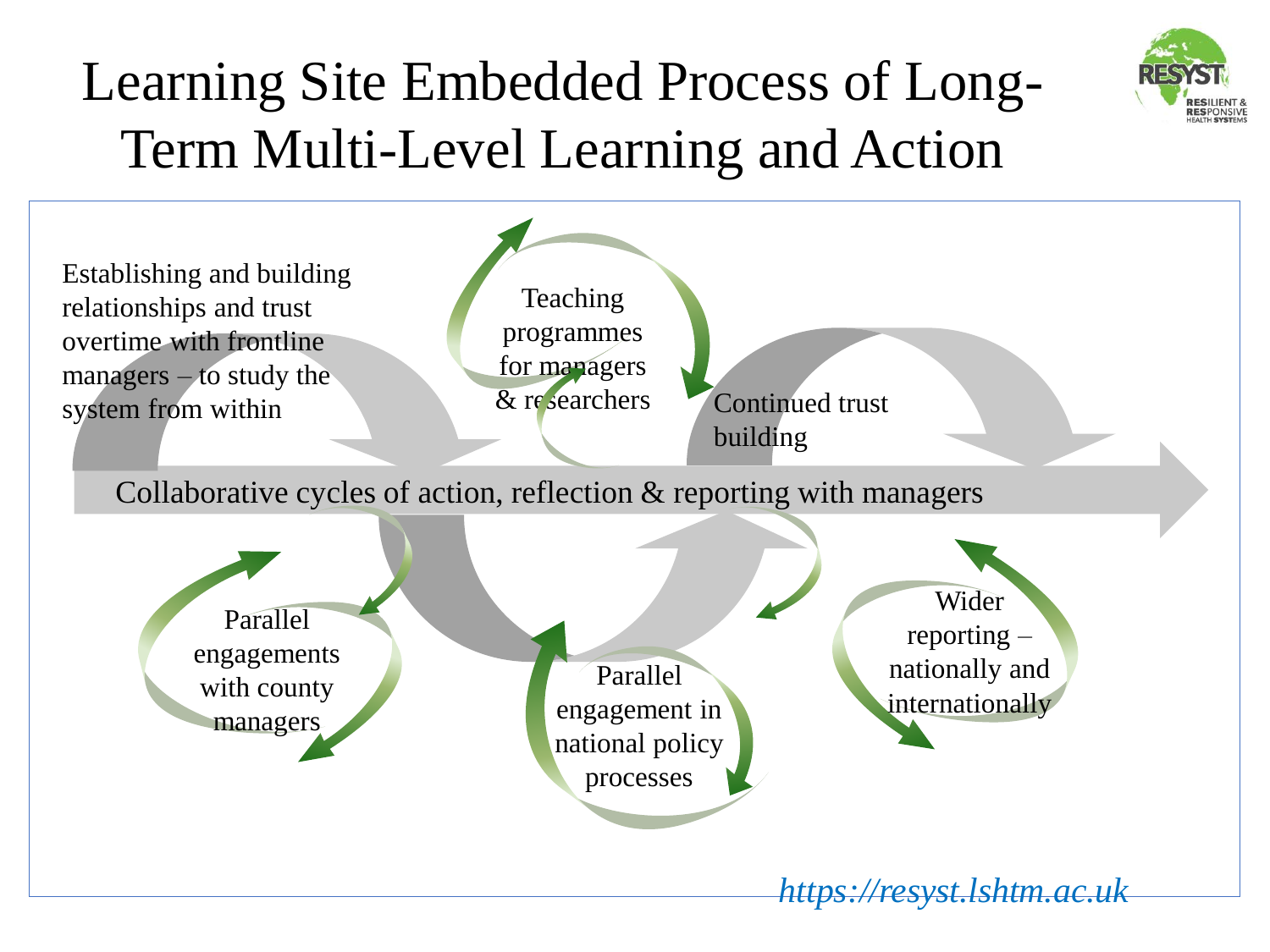## Initial Learning

- Our initial findings highlighted the central role of hospital user fees in addressing critical day-to-day recurrent expenditure needs in county hospitals.
- This was because of the autonomy hospitals managers had over the management of these funds prior to devolution
- We later reported how the devolution laws had removed the autonomy of hospital managers over user fee management, by requiring that all revenues collected at the county level be pooled into one county revenue account, .
- This presented a challenge for hospitals to access and use these funds for paying their routine bills, procure emergency supplies and other recurrent needs.

Health Policy and Planning, 32, 2017, 329-337 doi: 10.1093/heapol/czw132<br>ce Access Publication Date: 26 September 2016 Original Article

Setting healthcare priorities: a description and evaluation of the budgeting and planning process in county hospitals in Kenya

Edwine W. Barasa,<sup>1,2</sup> Susan Cleary,<sup>2</sup> Sassy Molyneux,<sup>1,3</sup> and Mike English<sup>1,4</sup>

KEMRI Centre for Geographic Medicine Research - Coast, and Wellcome Trust Research Programme, Nairobi Kenya, "Health Economics Unit, University of Cape Town, Cape Town South Africa, "Centre for Tropical Medicine, University of Oxford, Oxford, UK and <sup>4</sup>Nuffield Department of Medicine, University of Oxford, Oxford, UK

.<br>Corresponding author. KEMRI Centre for Geographic Medicine Research - Coast, and Wellcome Trust Researcl Programme, P.O Box 43,640-00200, Nairobi, Kenya. E-mail: edwinebarasa@gmail.com Accepted on 1 September 2016

| $\circledcirc$ PLOS $\circledcirc$ |                                                                                                                                                                                                                                                                   |
|------------------------------------|-------------------------------------------------------------------------------------------------------------------------------------------------------------------------------------------------------------------------------------------------------------------|
|                                    | <b>RESEARCH ARTICLE</b><br>Recentralization within decentralization:<br>County hospital autonomy under devolution<br>in Kenya<br>Edwine W. Barasa <sup>1,2+</sup> , Anthony M. Manyara <sup>1</sup> , Sassy Molyneux <sup>1,2</sup> , Benjamin Tsofa <sup>1</sup> |

| Policy brief, October 2016                                                           | <b>KEMRI Wellcome Trust</b>                      |
|--------------------------------------------------------------------------------------|--------------------------------------------------|
|                                                                                      | <b>RECENTRALISATION WITHIN DECENTRALISATION?</b> |
| Improving the functioning of Kenyan hospitals<br>through increased hospital autonomy |                                                  |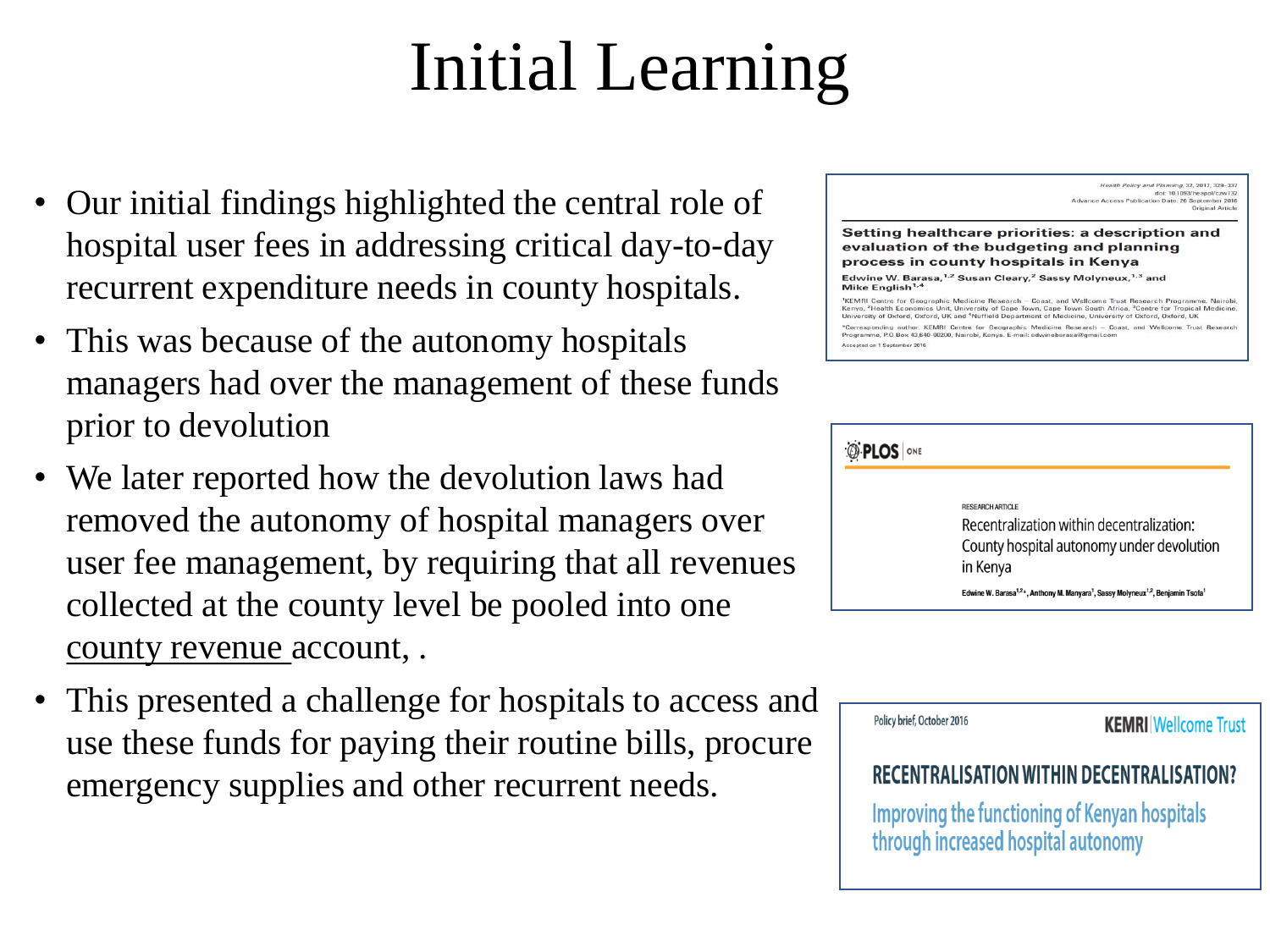## Policy Action

- We shared these findings to a broader stakeholder audience within the county and triggered a policy dialogue
- This led to the development of county legislation to reinstate the autonomy that hospitals had over user fee collection and management.

|                                                             | COUNTY DIRECTOR OF HEALTH<br>KILIFI COUNTY<br>2757122 |
|-------------------------------------------------------------|-------------------------------------------------------|
| REPUBLIC OF KENYA                                           | P.O. Box 9 - 80109, ktt If                            |
| <b>KENYA GAZETTE SUPPLEMENT</b><br>KILIFI COUNTY ACTS, 2016 |                                                       |
| NAIROBI, 19th September, 2016                               |                                                       |
| <b>CONTENT</b>                                              |                                                       |
| $Act-$                                                      | PAGE                                                  |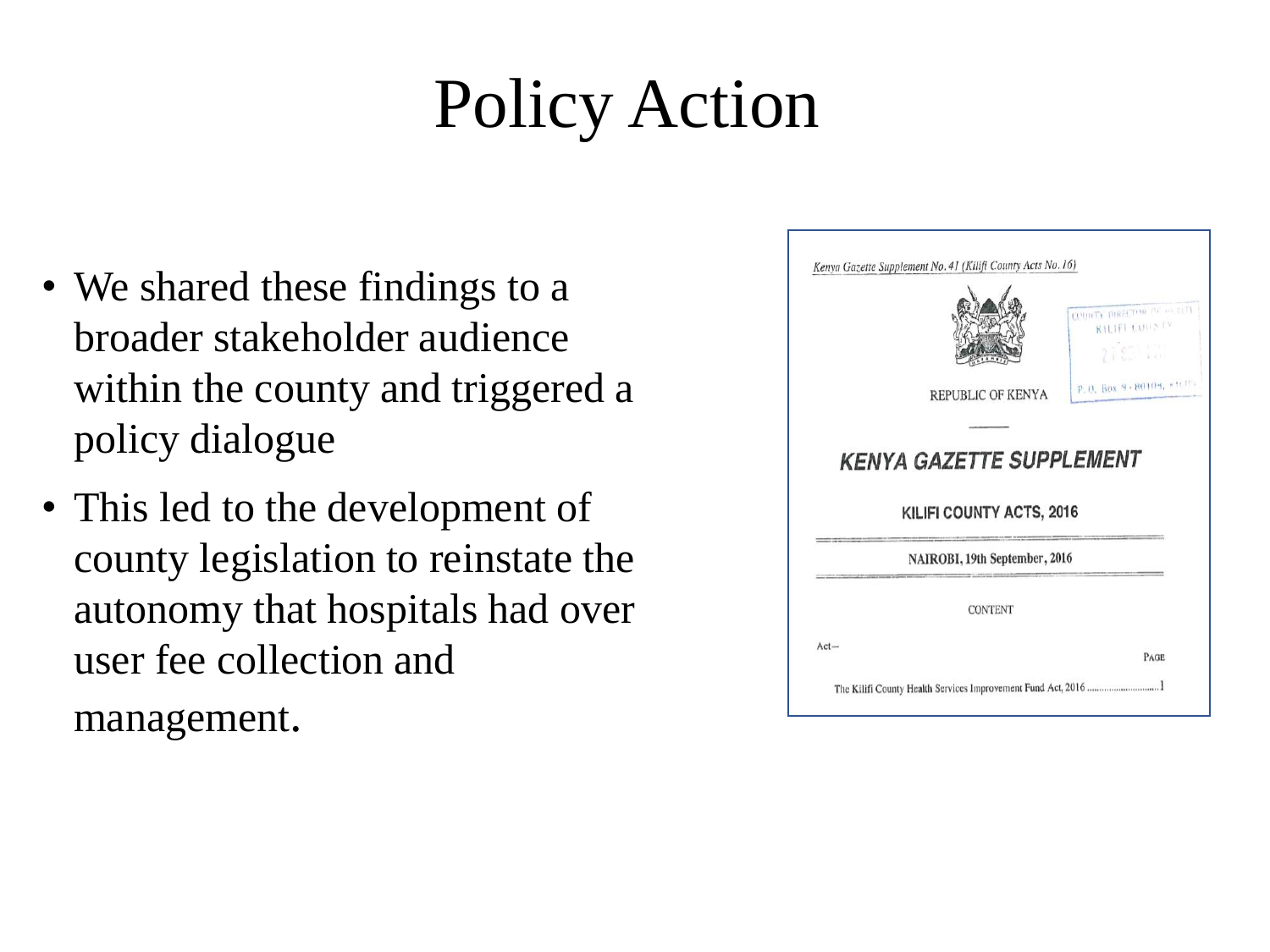#### Not Without Challenges!



- Occasional adverse publicity of our work threatening the trust build over time with managers
	- ₋ *"………The quality of health care in public health facilities has deteriorated to alarming levels under devolution….."*
	- ₋ *"…..County chiefs and bureaucrats are said to be recruiting illiterate relatives and friends as hospital support staff, while usurping the powers of hospital managers……"*
- Shifting roles and interests of actors leading to lengthy implementation process of the new law/policy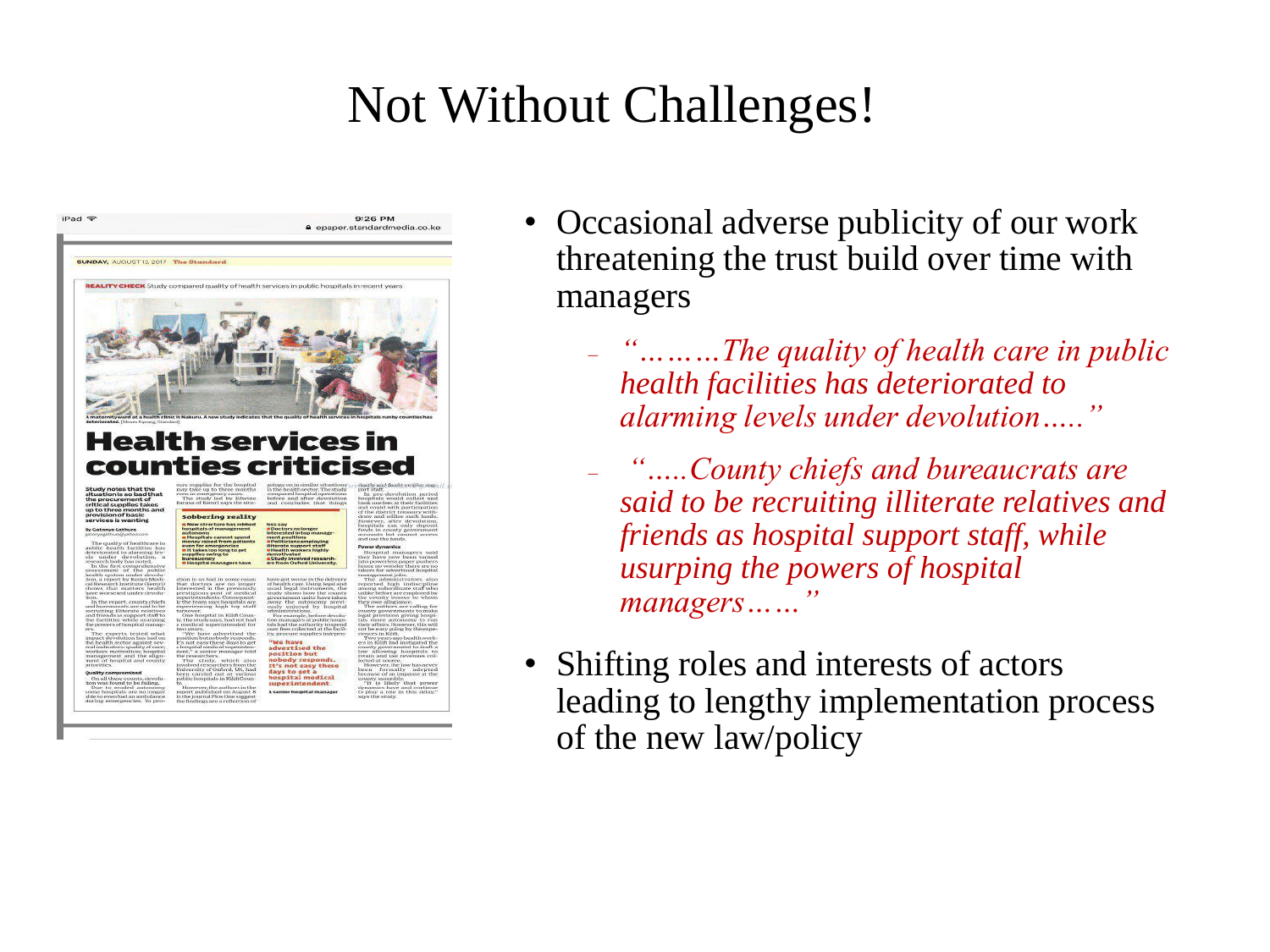#### Conclusion

- Our example highlights how in small ways the functioning of researcher – policy makers' teams, using their relationships overtime can act together in real-time to address practical health system challenges.
- We are tracking the implementation process of the new policy/law and analysing the shifting roles of actors in the process